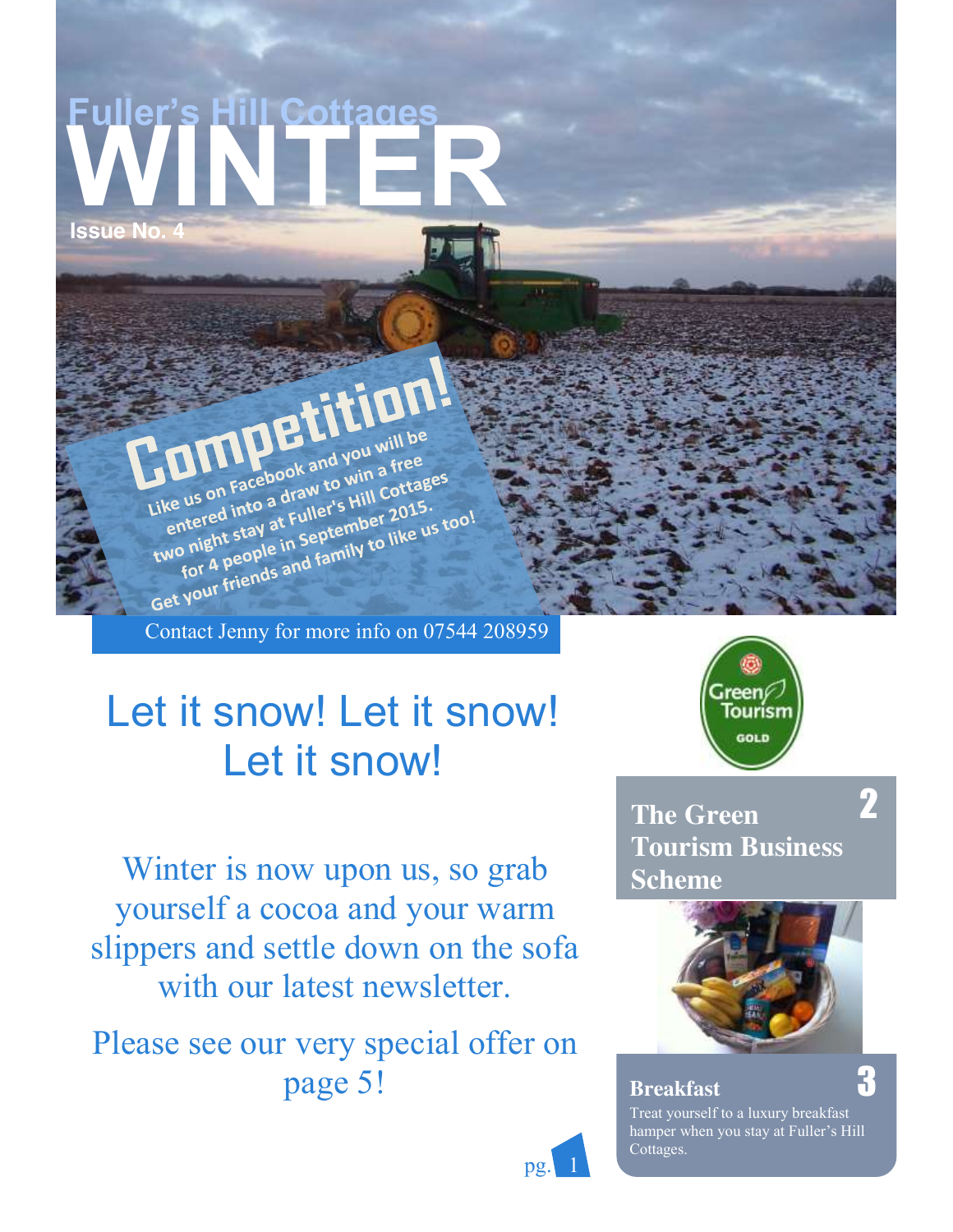### **Issue No. 4 Issue Date**



### Family Hamper

Introducing our new complimentary family hamper!

Specially given to those guests who are staying for a week or more and have young children in tow.

Typical hampers may include Cambridge Life and Business magazine, windmill, binoculars, bug magnifier, fishing net, grain for the geese, colouring-in book, sticker book, colouring pencils or crayons and family friendly tourism leaflets.

This is all to enhance your holiday and to encourage family friendly and environmentally friendly activities for the whole family to enjoy.

# **We've Been Awarded GOLD!**

### We are delighted to inform you that we are now a GOLD member of The Green Tourism Business Scheme.

If you care about the environment and are interested in doing your bit to help our planet, take an eco holiday by staying with us at Fuller's Hill Cottages.

We should all do our bit to reduce our impact on the environment by making a few simple changes to our lifestyle. So the next time you head off on holiday, think **green**.

Your Green Coordinator is Jenny. If you have any questions during your stay, please call her on 07544 208959.

#### **Environmental Policy**

Here at Fuller's Hill Cottages, we are committed to sustainability and to providing a good quality service whilst minimising the environmental impact or our activities. A symbol of this commitment is our new GOLD award from the Green Tourism Business Scheme.

The scheme provides accreditation and encouragement for tourism businesses to reduce the environmental impact of their activities.

By encouraging sustainable practices the scheme ensures the continued enjoyment of the environment around us for future generations.

More details will appear in our Spring 'Green' Edition.

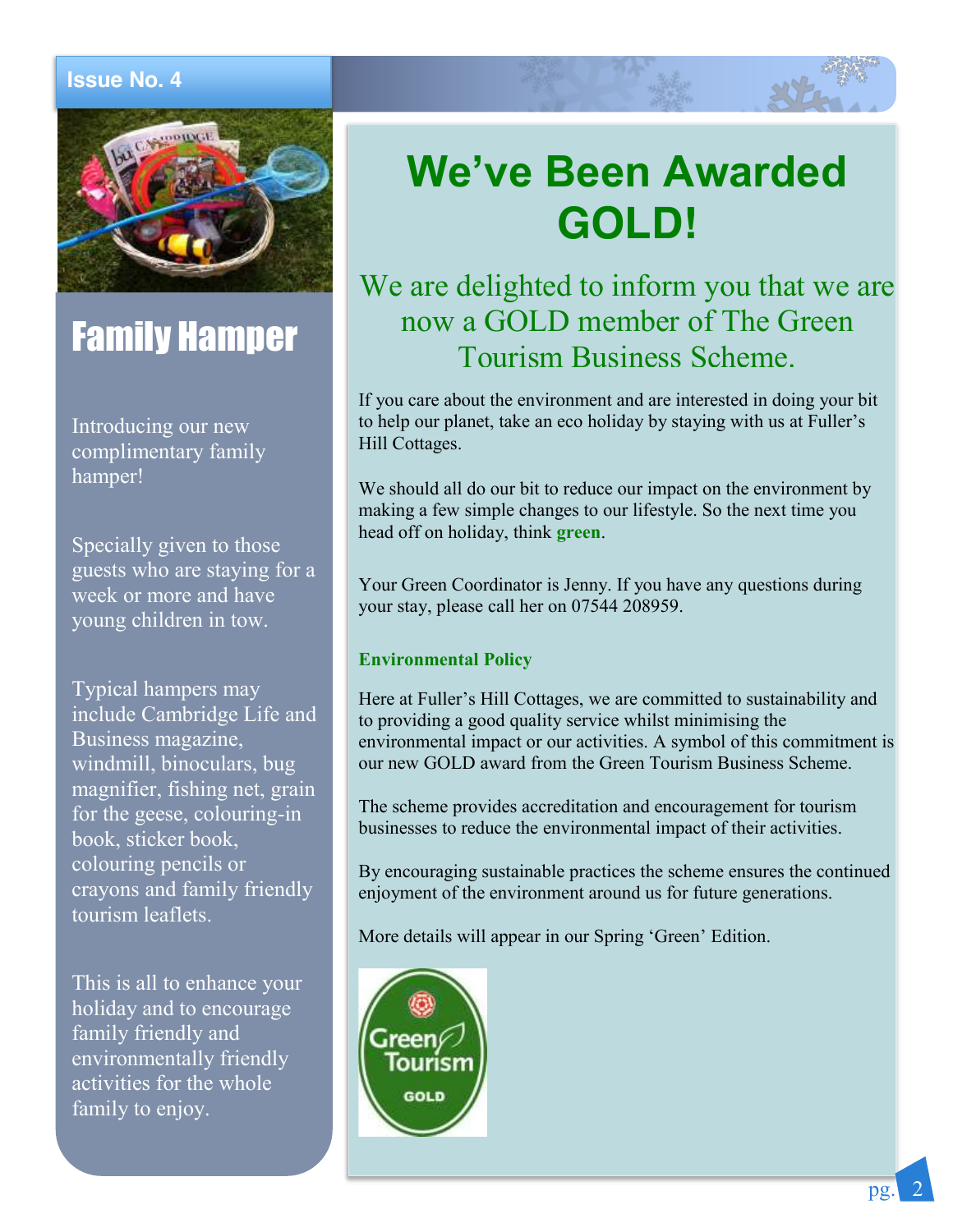### **Issue No. 4 Issue Date**



Deluxe Breakfast Hamper

## Breakfast at Fuller's Hill Cottages

Ok, so we provide luxury self-catering accommodation, but also, we are now providing you with different and exciting options for breakfast. Yum!

If you would like to venture out, The Coach House in Potton will now be providing breakfast for our guests as well their own. If you would like to eat from the continental breakfast bar (cereal, toast, fruit, yoghurt) and the kitchen i.e. cooked, the cost will be £12. If you would like to eat from the kitchen only, the price is £8. Pre-booking with Jenny on 07544 208959 is essential.

Only a short drive away, approximately 7mins, The Coach House is a lovely pub/restaurant offering good, wholesome but delicate food at affordable prices. They are a relaxed restaurant serving fresh, seasonal food, a coffee house with homemade cakes, and somewhere to enjoy a fabulous Sunday lunch. Belle and Chris are there because they like it and they hope that you do too!

However, if you would prefer to stay in your jimjams and have breakfast in your cottage, we are now providing Standard Breakfast Bags and Deluxe Breakfast Hampers.

The Standard Breakfast Bag is only £25 (serves 1- 4) and includes:

Milk Orange juice Bread Eggs Margarine Bacon Tomatoes Sausages Baked beans Cereal

The Deluxe Breakfast Hamper is only £45 (serves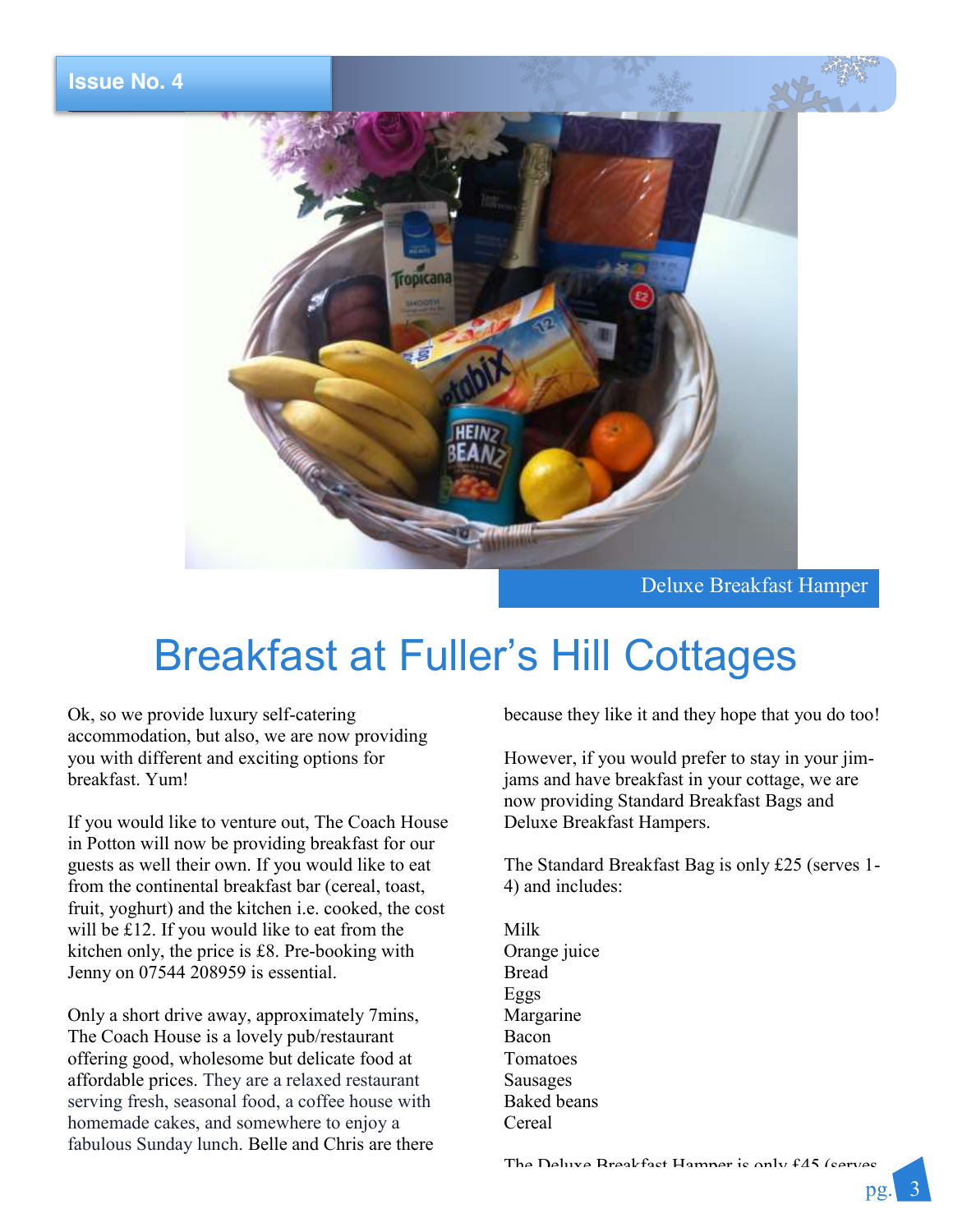#### Breakfast at Fuller's Hill Cottages (continued)

The Deluxe Breakfast Hamper is only £45 (serves 1-4) and includes:

As above, and also: **Prosecco** Smoked salmon Lemon Fruits of the season Yoghurt

Both have to be pre-booked with Jenny on 07544 208959 and can be in your fridge upon arrival. If you have special dietary requirements, we will do our best to accommodate them, but we have to be alerted at the time of your booking. Please also let us know how many people your special breakfast will be for and we can ensure that there is enough for everyone. We can accommodate up to 6 people maximum.

We are very excited about our new service and we already have had a few bookings for our Deluxe Breakfast Hamper. One guest has already received it and has mentioned how lovely and convenient this new service is.

Go on! Be involved! Because we love it!





Feeling rushed after a hard days travel or work? Can't get to the shops? Or just hate shopping? **Our Supper Box!**

All you have to do when staying here at Fuller's Hill Cottages is call Jenny on 07544 208959 or email her at

bookings@fullershillcottages.co. uk and give her a list of food and drink that you would like. Jenny will personally go and collect your list, shop for it and deliver it. All payable by cash upon delivery, a £10 service charge also applies. Please place your order with Jenny between 8am and 8pm. We can also arrange to have it in your cottage for your arrival. In case of an emergency, please ring rather than email.

A bit like ordering from a supermarket, but faster delivery and friendly service. Jenny collects, Jenny shops, Jenny delivers, all you have to do is pay!

Even if you are having a dinner party, a family gathering, or are going solo, we can cater for you.

We will do our best to cater for your special dietary requirements, please advise Jenny upon making your booking.